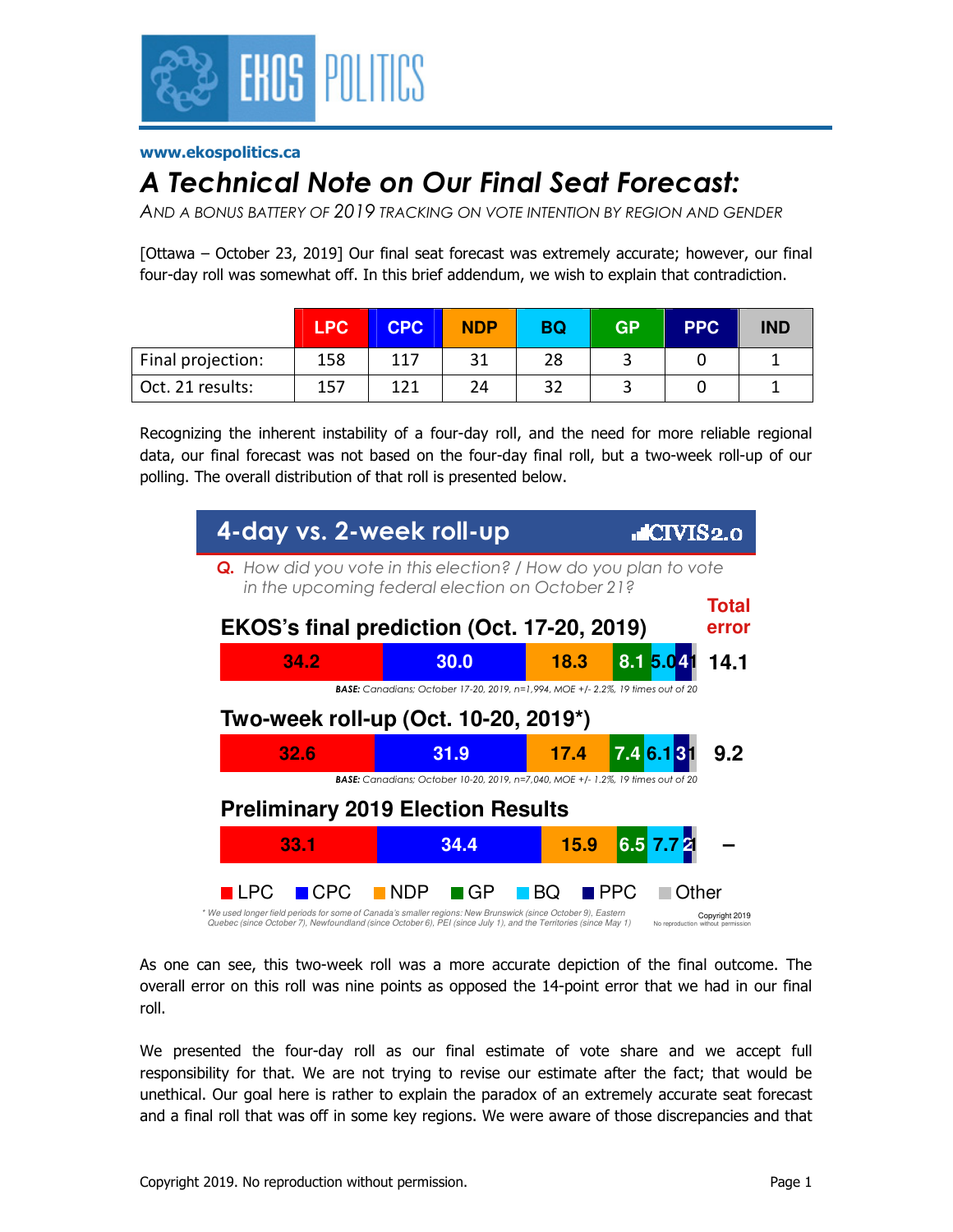

is why we used the two-week roll. It appears in hindsight that there were not that many shifts in the final two weeks of the campaign.

We will be evaluating this more carefully with our exit polling.

We also include the tracking of all of the regions that we completed over the past several months to give a clearer picture of the rhythms of the campaign and pre-campaign period. While we would have preferred to have top levels of accuracy in both the final vote share and the final seat outcomes, we have always placed more emphasis on correctly predicting the overall outcome than the vote shares. It is the former which reveals the configuration of the next parliament and is inherently and more difficult challenge.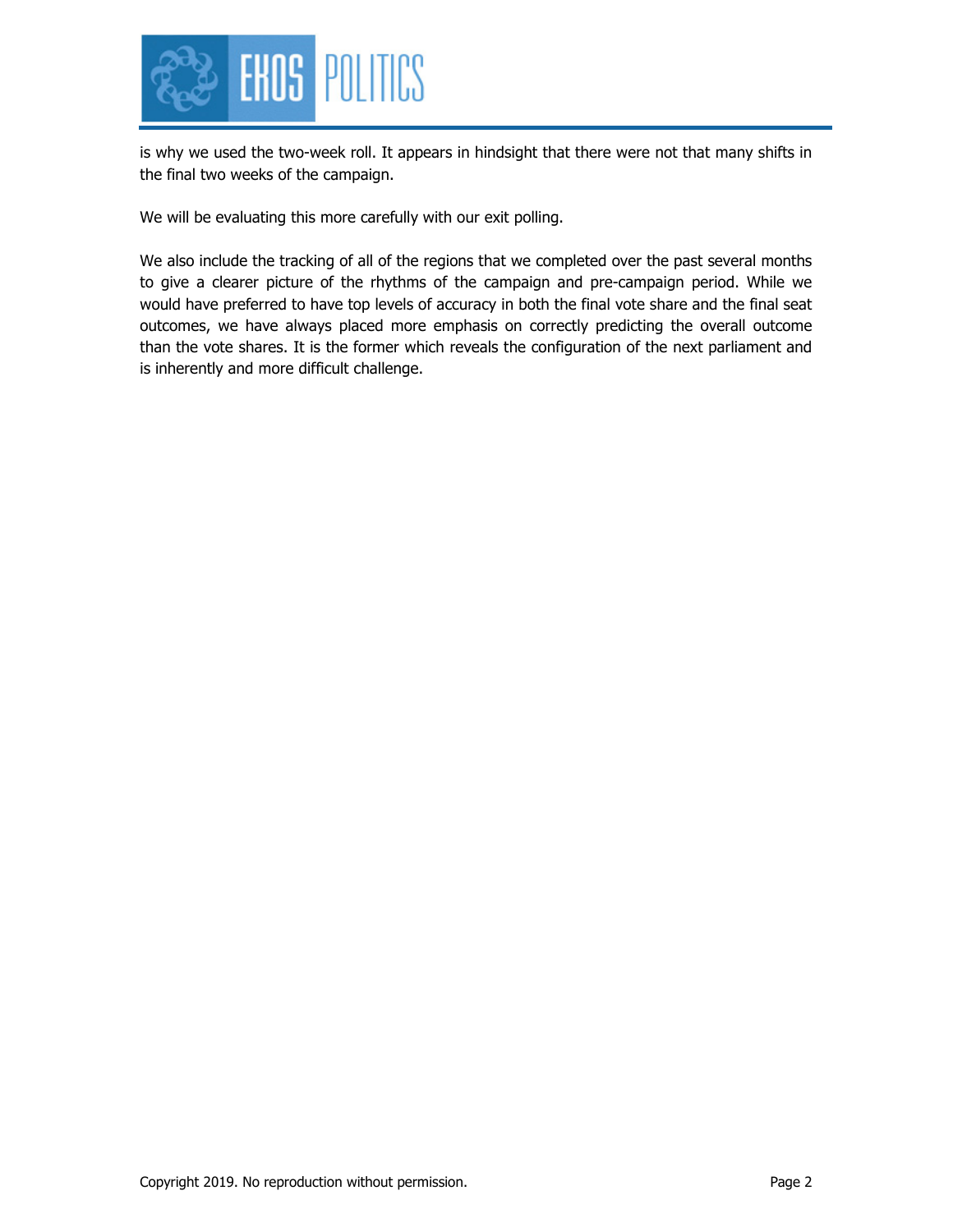

### **Annex I: Evaluation of election projections**

| <b>Projections</b>                   | <b>Absolute value</b> | Sum of squares |
|--------------------------------------|-----------------------|----------------|
| Mainstreet                           | 12                    | 2.3            |
| <b>EKOS</b>                          | 16                    | 3.4            |
| Lean Toss Up                         | 24                    | 5.3            |
| <b>Election Prediction Project</b>   | 28                    | 5.8            |
| 338Canada                            | 32.9                  | 7.2            |
| @politicstcan                        | 36                    | 7.6            |
| <b>Calculated Politics</b>           | 34                    | 7.6            |
| <b>LISPOP</b>                        | 40                    | 8.6            |
| <b>CBC Poll Tracker</b>              | 44                    | 9.1            |
| @kylejhutton                         | 46                    | 10.2           |
| <b>Visualized Politics</b>           | 46                    | 10.3           |
| @repdonsman456 2 <sup>nd</sup> Model | 46                    | 10.5           |
| <b>CEW Second Model</b>              | 49.5                  | 10.6           |
| <b>Canadian Election Watch</b>       | 52                    | 10.9           |
| Forum                                | 60                    | 11.0           |
| @repdonsman456 1st Model             | 52                    | 11.3           |
| Too Close to Call                    | 56                    | 12.4           |
| Teddy on Politics                    | 60                    | 13.7           |
| Mean                                 | 35.1                  | 7.7            |
| <b>Aggregate Mean</b>                | 38.6                  | 8.3            |

Source: Anthony Piscitelli, ThreeHundredThirtyEight.com. Available online at: *https://threehundredthirtyeight.com/914-2*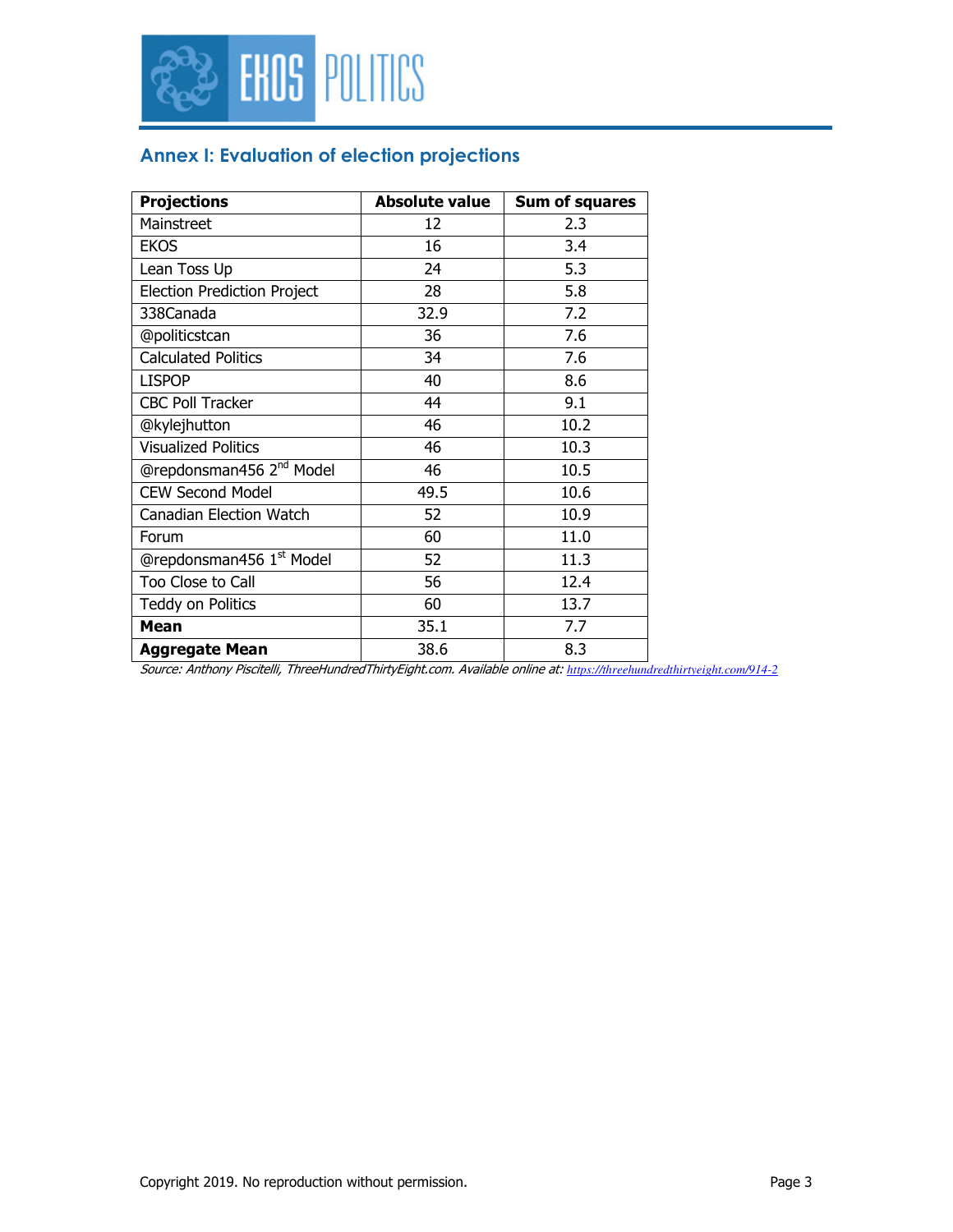

#### **Annex II: Long-term national, regional, and demographic tracking**



**Tracking federal vote intention: .CIVIS2.0 British Columbia** *Q. How did you vote in this election? / How do you plan to vote in the upcoming federal election on October 21?*  $50 - - -$ 40 30 20 10  $\Omega$ Jan/19 Feb/19 Mar/19 Apr/19 May/19 Jun/19 Jul/19 Aug/19 Sep/19 Oct/19 **32 31 23 11 12**  $LPC$   $-CPC$   $-NDP$   $-GP$   $-PPC$   $-$  Other Copyright 2019 No reproduction without permission *BASE: Canadians; October 17-20, 2019, n=1,994, MOE +/- 2.2%, 19 times out of 20*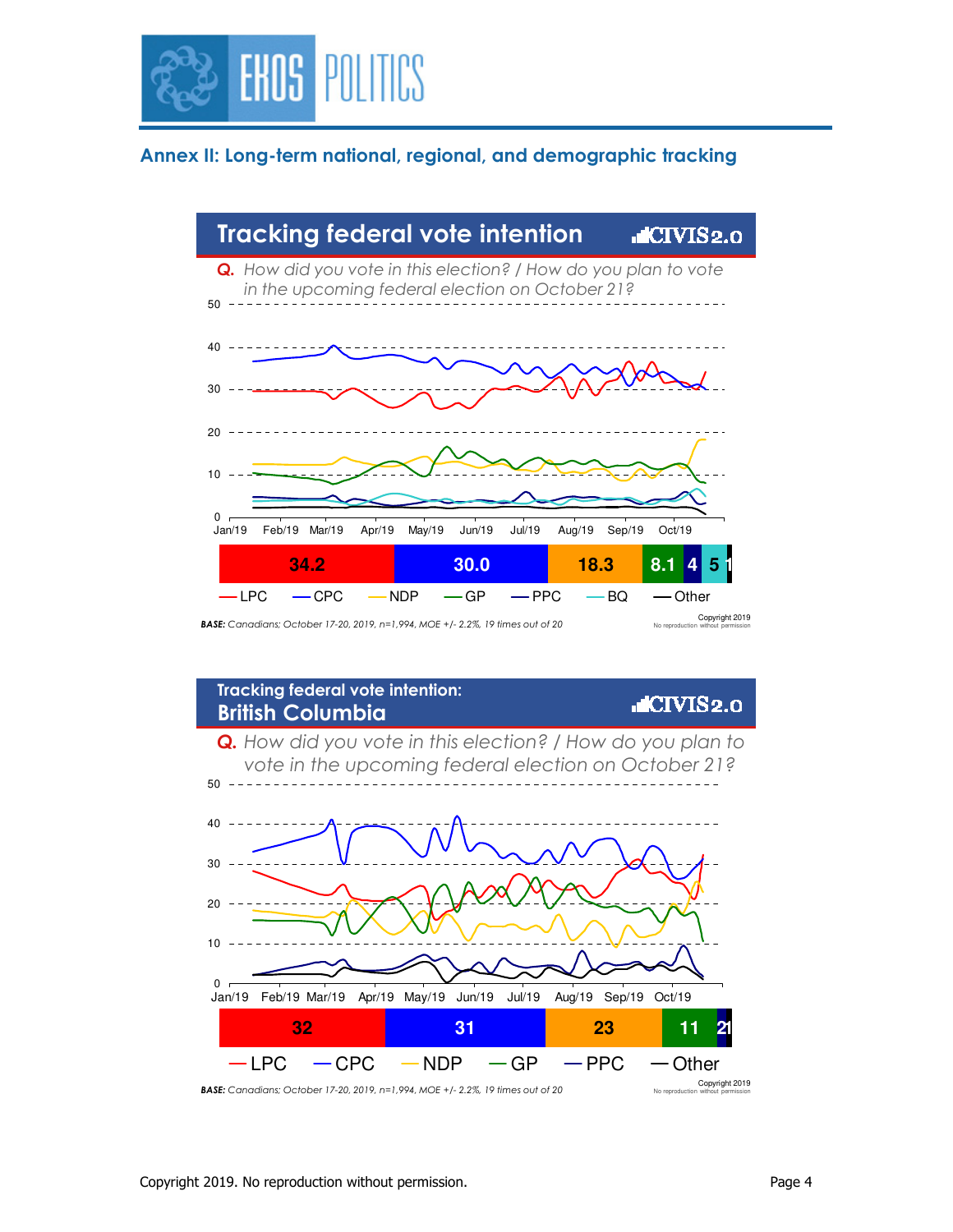



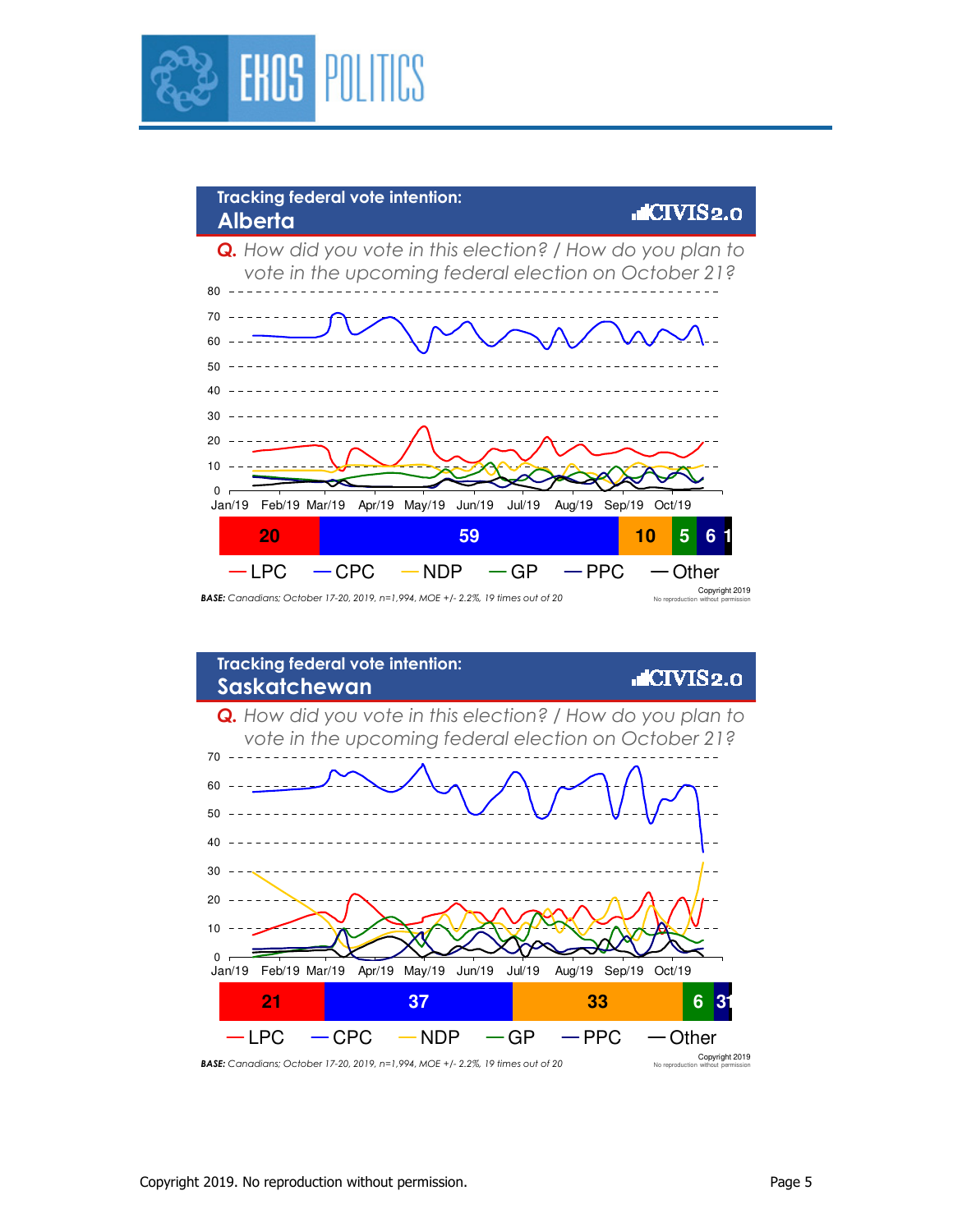



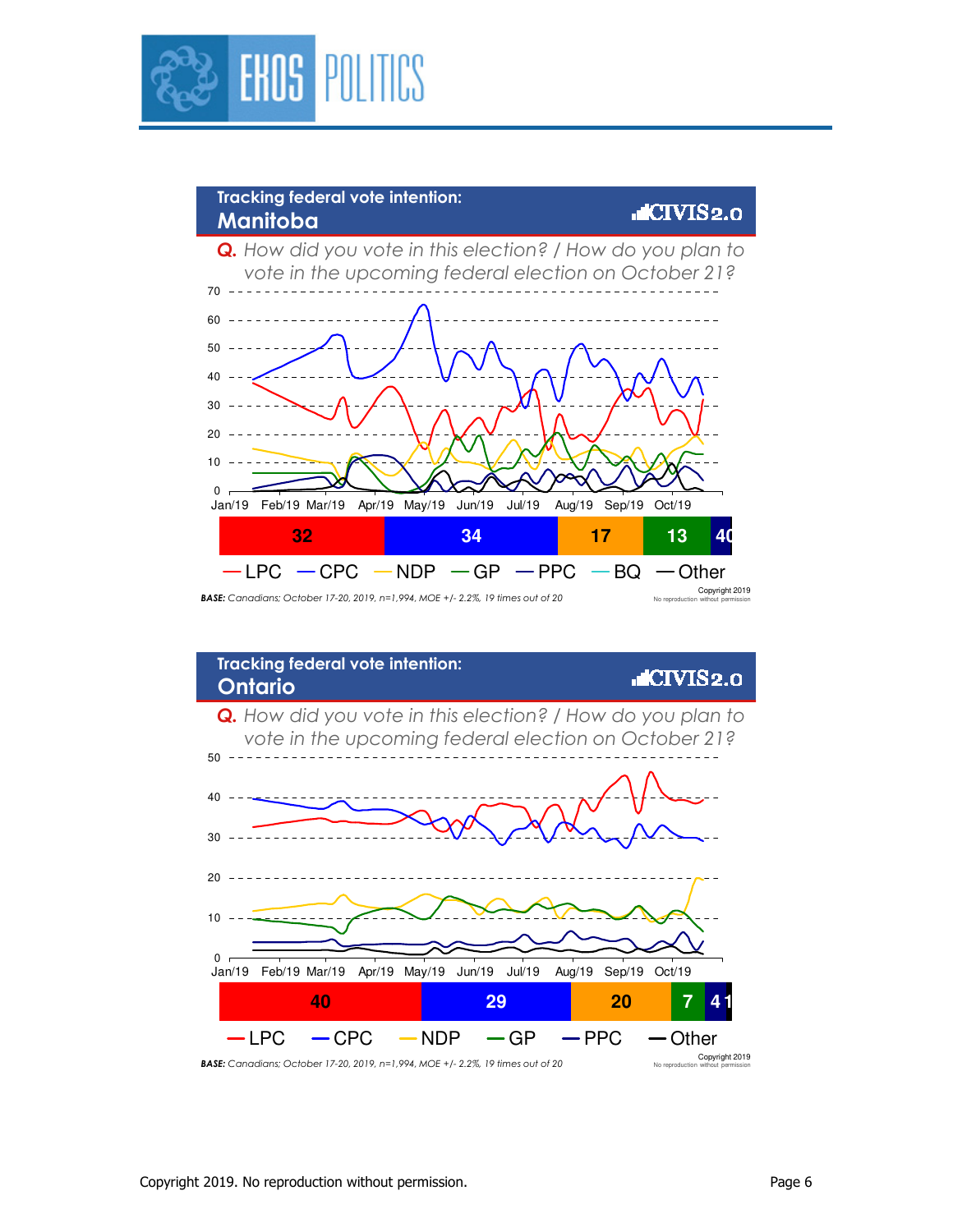

## **Tracking federal vote intention: Quebec**

#### $LCIVIS2.0$

*Q. How did you vote in this election? / How do you plan to vote in the upcoming federal election on October 21?*